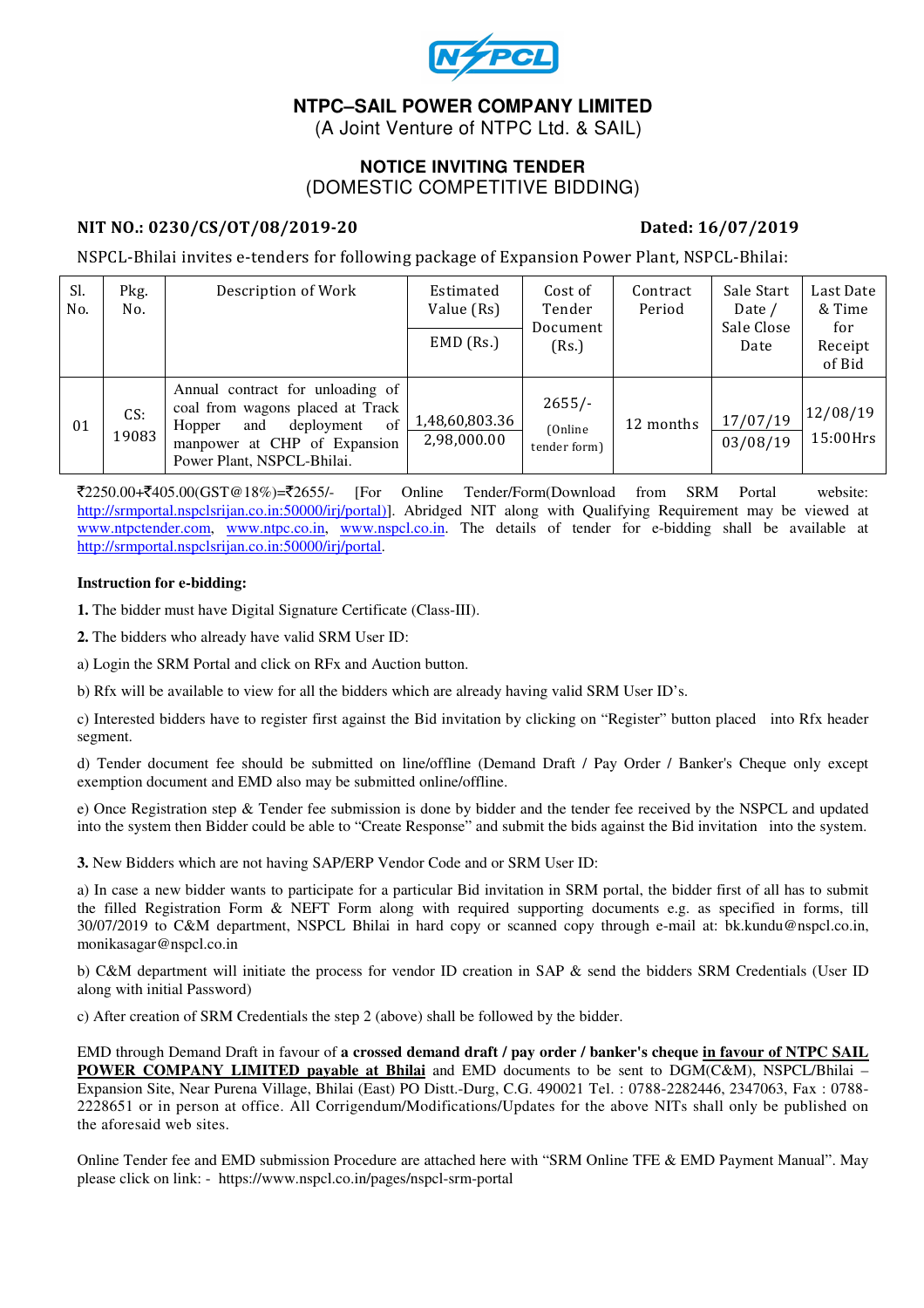# QUALIFYING REQUIREMENT

## 1. Annual Contract for Unloading of coal from wagons placed at Track Hopper and Deployment manpower at CHP of Expansion Power Plant, NSPCL-Bhilai.

- 1. The agency should have valid P.F Registration number.
- 2. The average annual turnover of the Bidder in the preceding three (03) financial years as on the date of Techno-commercial bid opening shall not be less than Rs. 175.36 lakhs.
- 3. The bidder should have executed work of unloading of coal/mineral from Railway wagons for a minimum period of one year during last 07 years ending last day of the month previous to the one in which bids are invited of the following values:
	- a) Single order having value not less than Rs. 140.29 lakhs.
		- OR
	- b) Two orders having value not less than Rs 87.68 lakhs each.

#### OR

c) Three orders having value not less than Rs. 70.14 lakhs each.

#### Note:

- ♦ Minimum period of one year means execution of at least one year for all the orders in Sl. No. 3.
- ♦ Executed means: The executed/ completed portion of BOQ, even if the work has not been completed in totality (subject to furnishing of documentary proof of executed value of the work).
- ♦ Values as per Cl-3 shall be considered inclusive of Service Tax/GST.
- ♦ While computing the annual turnover other income shall not be considered.
- ♦ In case where audited results for the last preceding financial years as on the date of Techno-Commercial bid opening are not available, the financial results certified by a practicing Chartered Accountant shall be considered acceptable. In case, Bidder is not able to submit the Certificate from practicing Chartered Accountant certifying its financial parameters, the audited results of three consecutive financial years preceding the last financial year shall be considered for evaluating the financial parameters. Further, a Certificate would be required from the CEO/CFO/Proprietor/Partners as per the format enclosed in the bidding documents stating that the financial results of the Company are under audit as on the date of Techno-Commercial bid opening and the Certificate from the practicing Chartered Accountant certifying the financial parameters is not available.